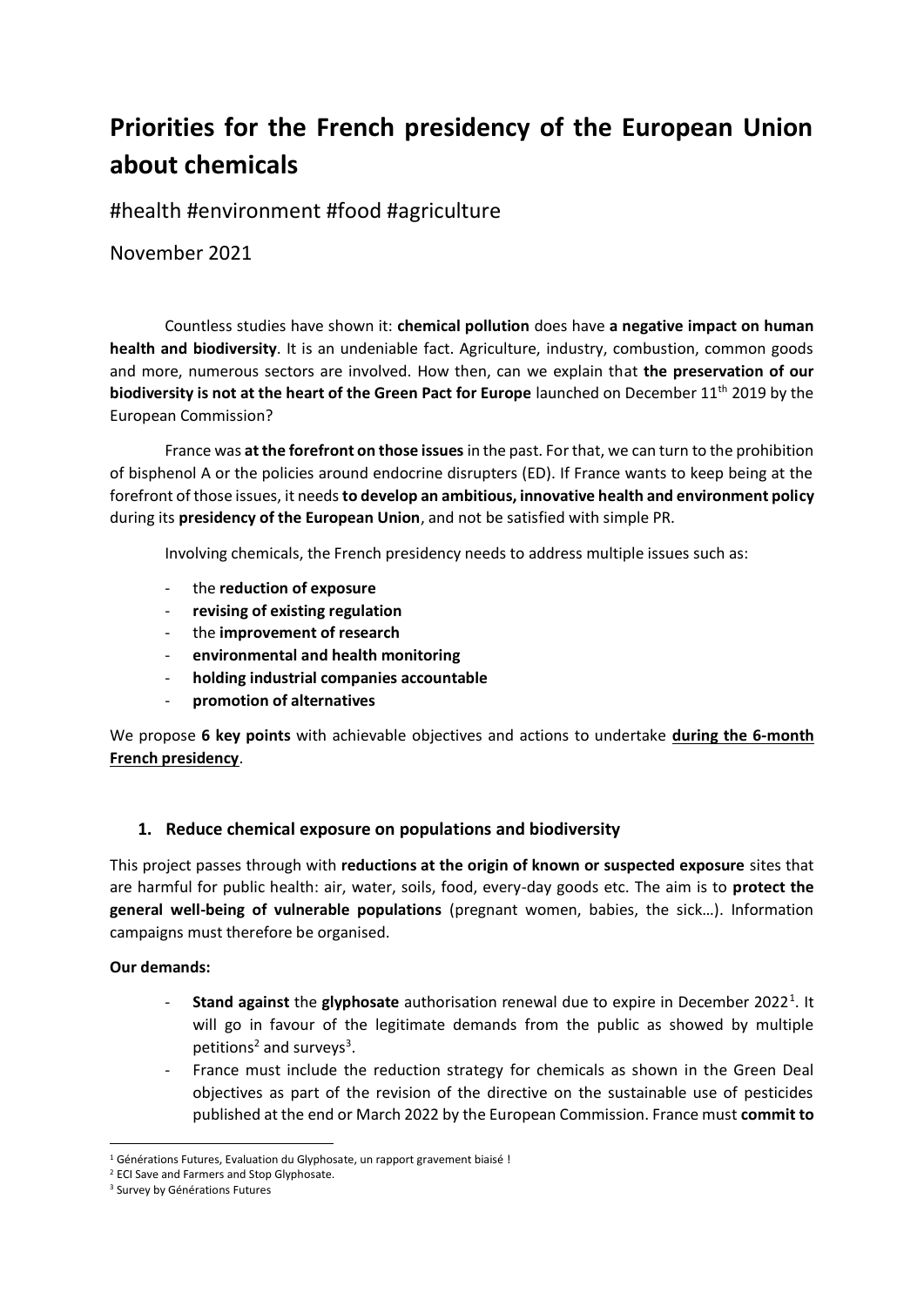**promoting the use reduction by 50% of all pesticides and eliminating the more dangerous ones**<sup>4</sup> . It can be done by better promoting the **integrated production – IPM** (integration and control<sup>5</sup>) and by setting binding commitments (notably in Strategic National Plans<sup>6</sup>) for countries based on appropriate research<sup>7</sup>. France must obtain the **prohibition of active** pesticide substances mentioned in the general inspections' reports<sup>8</sup>.

- As part of the Chemical Sustainability Strategy of  $EU^9$  published in October 2020 by the European Commission, demand the prohibition without any derogation of dangerous chemicals from goods and foods. Put a priority on withdrawing any worrying substances (SVHC) from the market, Eds and carcinogenic, mutagenic or reprotoxic – CMR (confirmed or suspected), or harmful for neurological development, nanomaterials included. In those categories, the suspected substances must undergo thorough examination.
- Promote real eco-friendly labels for food supplies. It must be done through the implementation of the Planet Score – including its pesticide control aspect – at a national level using the French presidency of the EU as an accelerator of negotiations on sustainable labelling of the EU due for 2023-2024. Furthermore, anticipating the substitution or withdrawal of dangerous substances form common goods on the market, we would suggest the introduction of informative labelling keeping track of those same substances (cosmetic, medication, common or manufactured goods).
- Based on its own experience, France must inform other member states on the insufficient efforts provided by the EFSA towards its will or lack thereof to re-examine the 2014 Orientation document on the assessment of exposure of farmers, residents and pedestrians to pesticides<sup>10</sup>.

## **2. Push for a reform of European bodies in charge of overseeing chemical substances**

Multiple reports show a great deal of deficiencies and weaknesses in the current regulation notably regarding assessments. France, through its presidency can strive to change that.

#### **Our demands:**

- As part of the **European Strategy for sustainability in chemicals**, go from a case-by-case substance regulation to a **regulating group of substances**, from PFAS to all other organic persistent chemicals (POP) and ED so we can get rid of "regrettable" replacements.
- Demand **the revision of criteria** what does and does not make an ED as well as agreeing on a **clear definition** of ED for every European ruling on chemical regulation. It would introduce **a three-level categorisation** (confirmed, presumed, suspected) supported by the French government.
- The revision of the **CLP regulation** proposition will be published during the French presidency for the EU. France must encourage the Commission to **mandate the EFSA** to always test toxicity for **human growth** and **immunotoxicity** for every substance. Furthermore, the EFSA must expedite the **identification process for ED pesticides**<sup>11</sup> and

<sup>4</sup> Defined as pesticides containing forbidden substances

<sup>5</sup> PAN Europe, report on SUD evaluation shows that France does call for better implementation

<sup>6</sup> PAN Europe, Position on the EU Farm to Fork Strategy and the EU Biodiversity Strategy for 2030

<sup>7</sup> PAN Europe, Factsheet: which indicators to best measure the EU objective of pesticide use and risk reduction

<sup>8</sup> Utilisation des produits pharmaceutiques, Tome 1, December 2017

<sup>9</sup> European Union, Chemical Sustainability Strategy

<sup>&</sup>lt;sup>10</sup> A radius of at least 25 meters of non-pulverised soil must be respected around houses, playgrounds, and public grounds.

<sup>&</sup>lt;sup>11</sup> The lack of data cannot be interpreted as a lack of effects endocrine disruption effects or as proof of safety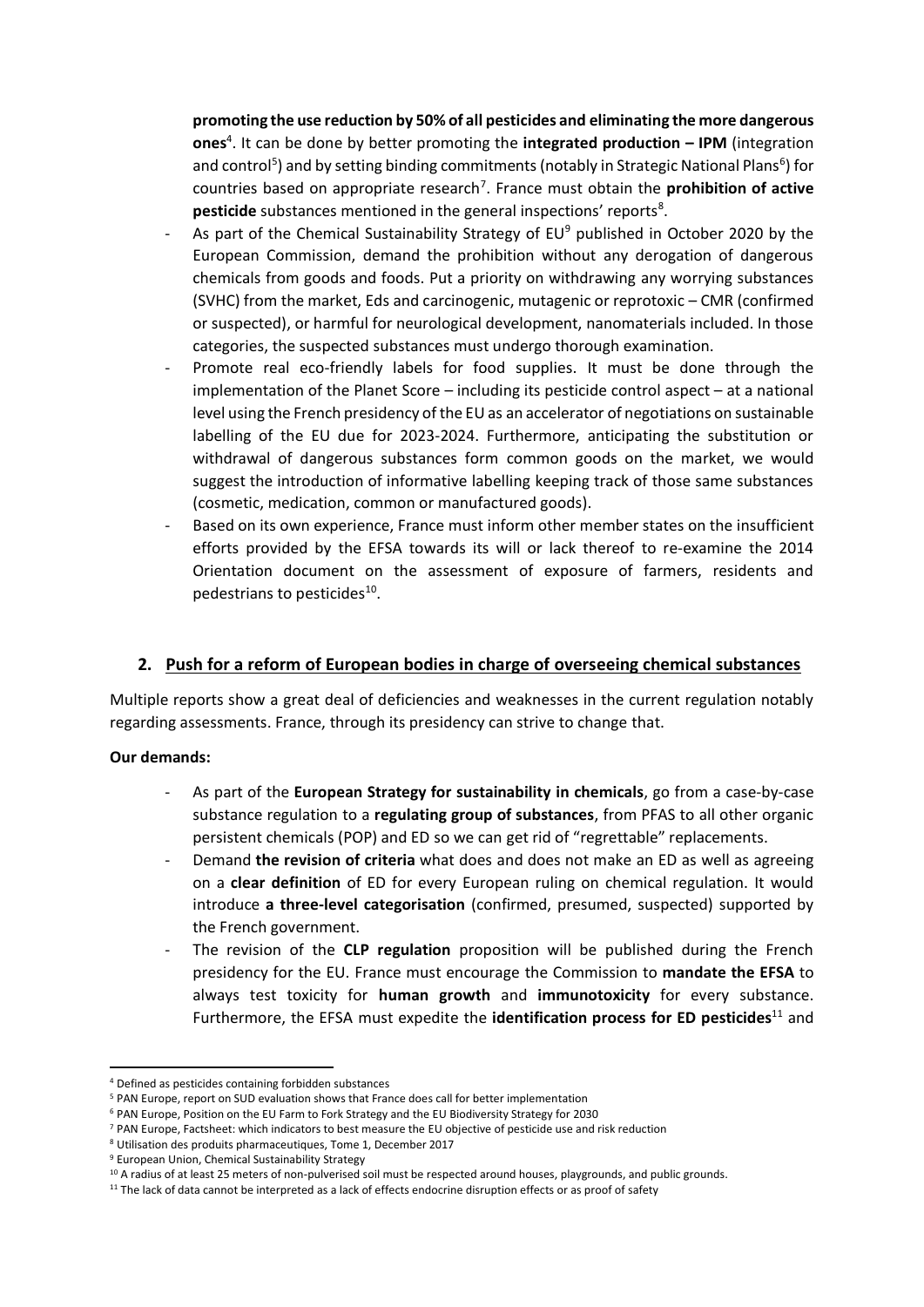make the results public, following ECHA's example<sup>12</sup>. Approve testing to prove ED has effects on the **thyroidal axis** is urgent, they do not yet exist. Finally, and most importantly, France must promote mixing assessment factor (MAF) by the EFSA. It would prevent **cocktail effects<sup>13</sup>** as set out by the European strategy for sustainability in the field of chemicals.

- Add risk evaluations on chemical packaging for pesticide formulation as they are used by consumers through in vivo testing $^{14}$ .
- Ban pesticides containing active substances that were not thoroughly examined of backed by industrial studies reports from the last 10 years from markets (as provided by regulation 1107 / 2009) 15 .
- Ban all pesticides and biocide that have missing data. Oppose derogations for prohibited substances for their hazardousness.
- Publish every evaluation report to the public including additional data provided by industrial companies. This would include every report on **pesticides**, **biocides**, **plastics**, **nanometals** as well as every vote registered during SCOPAFF in a readable format.
- Oppose **double-standards**. Imported foods **must answer** to the EU regulation as well as sanitary and environmental standards. In tandem with a global reform of trading policies in the EU, **regimes of exceptions** around pesticides **must be lifted** to guarantee that no substances banned by the EU **can be imported** in foods for animal or human consumption.
- See to that the Commission swiftly delivers its revision on regulation PIC proposition<sup>16</sup>. It would include a ban on any chemical that has not been approved by the EU, including pesticides, in accordance with the European strategy for sustainability on chemicals.
- Follow up on every approved chemical by independent organisations. The aim would be to report on the impacts of approved pesticides and biocides on public health and the environment. Reports are to be funded by chemical and industrial companies but undertaken **by independent organisations**.
- As suggested by the general inspections report<sup>17</sup>, create a unique agency focused on health, the environment and food, that would regroup the EFSA and the ECHA.
- Expand the **Labbé Law<sup>18</sup>** at the EU level. Since 2017 it forbids the use of pesticides in public spaces as well as selling pesticides to consumers.

## **3. Hasten better research**

Research time on chemicals is extremely **expensive, complex and time consuming**. At times, reports are **incomplete or even heterogenous** depending on who published them. In France, ED surveillance in the air and in the soil is **almost non-existent**<sup>19</sup> . **Better funding** must be allocated towards European expertise.

#### **Our demands:**

- **Boosting research** on chemicals (ED, nanomaterials, CMR, persistent and bioaccumulative and toxic substances (PBT) as well as very persistent and very bioaccumulative (vPvB)), on

<sup>12</sup> Endocrine disruptor assessment list – ECHA (europa.eu)

<sup>13</sup> PAN Europe, How to best address cocktail effects in the Pesticide legislation?

<sup>&</sup>lt;sup>14</sup> Secrets Toxiques

<sup>&</sup>lt;sup>15</sup> Génération Fututres, Evaluation du glyphosate : un rapport gravement biaisé !

<sup>16</sup> EU Regualtion n°649/2012

<sup>&</sup>lt;sup>17</sup> IGAS, La santé environnement : recherche, expertise et décisions publiques

<sup>&</sup>lt;sup>18</sup> Générations Futures : Zones non agricoles : Nos organisations demandent la généralisation de la Loi Labbé en Europe

<sup>19</sup> Générations Futures : Rapport SNPE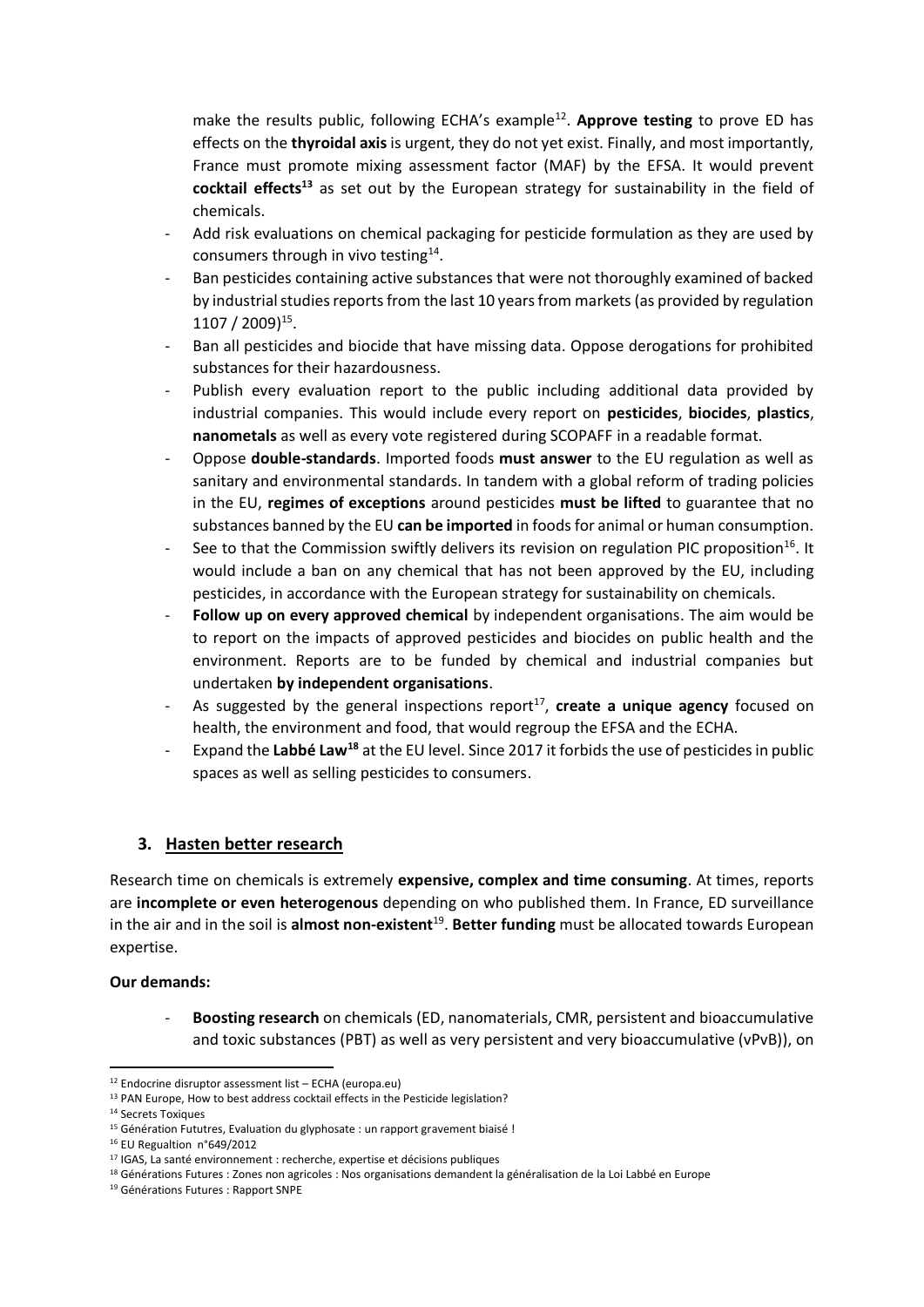the "**cocktail effect**", the consequences of **multiple micro-exposures** and on the **exposome**.

- **Promote adapted testing** by **independent laboratories and researchers**, prioritising studies around ED and nanomaterials. Their work should be focused on **the source of contamination** (wrapping, cosmetics, textile, toys, childcare articles, medicine, medical devices), **the way they are exposed and how they operate** (cocktail effect, cumulative and transgenerational) on human beings and the eco-system.
- **Suggest the creation of a European institute of the sciences of environmental health** based on the American National Institute of Environmental Health Sciences (NIEHS). This European institution would focus its research on environmental health to better understand interactions between the environment and human health.

## 4. **Give Europe statistical tools to lead better environmental policies**

Currently, there is no complete data on the exposure of industrial or agricultural pollutant in Europe. Nor is there any registry of pathologies linked to those same pollutants. Every member state should be able to provide this data. However, in France, the 14 cancers registries for the metropolitan area only covers 19 counties<sup>20</sup>.

#### **Our demands:**

- **Initiate the creation of European geography-based information system** based on the California Environmental Health Tracking Program<sup>21</sup>. This system would keep track of every chemical substance in Europe and inform the public on which pesticide they may be exposed. It would then cross-reference those same chemicals with registries of pathologies.
- Give the **public access** to a database keeping track of every pesticide being used in the EU geo-tagged on every European farming plot<sup>22</sup>.
- Within the European **reform on agricultural statistics<sup>23</sup>**, promote the implementation of a **tool that would collect and publish yearly data**. It would collect data on pesticides, biocides, and veterinarian products included in the treatment registers with unlimited and simplified access for European and national policymakers.

### **5. Hold industrials companies accountable and apply the polluter pays principle**

Industrial companies are mainly responsible for the pollution originated by the dissemination of chemical substances on the market. Act under the European strategy for sustainability in chemical fields would allow better regulation for industrial activities.

#### **Our demands:**

- **Apply financial sanction** on companies that produces and distribute known or suspected dangerous products on health and the environments (DE, CMR, SVHC, PMT) and that do

<sup>&</sup>lt;sup>20</sup> Registre des cancers, le réseau francim

<sup>&</sup>lt;sup>21</sup> California Environmental Health Tracking Program

<sup>22</sup> Cf. décision CJUE

<sup>&</sup>lt;sup>23</sup> Shake ton Politique, Interpellation sur les statistiques agricoles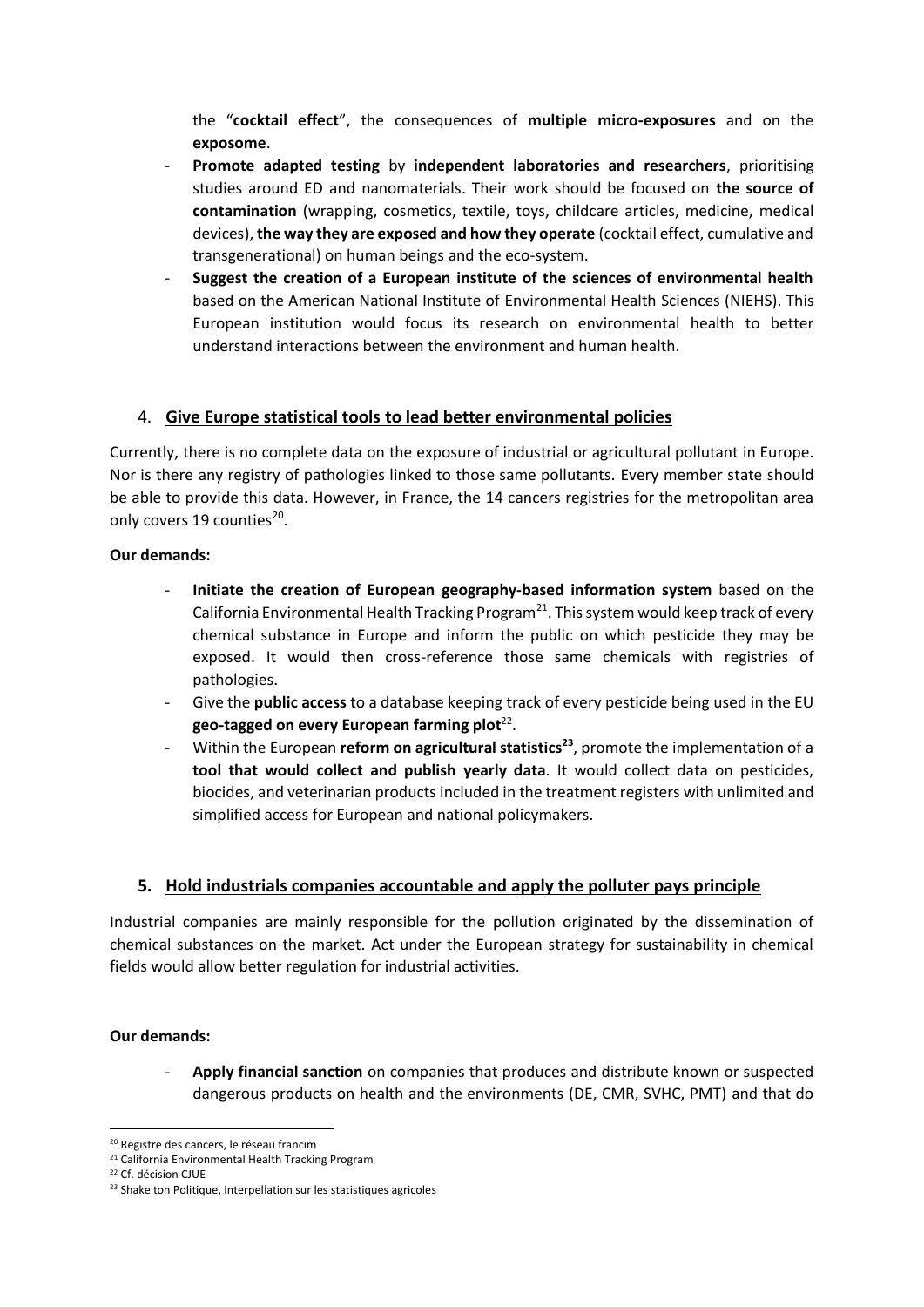not develop any safe alternative. France must promote measures that **hike taxes<sup>24</sup>** on pesticides depending on their toxicity (targeted fees that would finance quality control as well as research).

- **Make development and the transition towards non-toxic materials mandatory** (toxic compounds in recyclable plastic for example). Chemical risk must be considered in its entirety.
- Demand **complete transparency** on the chemicals used by suppliers on plastics**.**

#### **6. Promote viable alternatives**

Effective and immediate alternatives are already readily available to preserve human health and the environment.

#### **Our demands:**

- **Promote organic farming** by making CAPmore ambitious. France's CAP must be exemplary as there is still much work to be done<sup>2526</sup>
- **Reassert our opposition to GMOs** (transgenic) and abandon support for **new GMOs (mutagenic)**. France's agroecological credibility depends on this stans.
- Not to promote to the Commission or other member-states our High environmental value label (HEV) **as a durable environmental model to be used in our CAPs** except to review their requirements specifications<sup>27</sup>. This type of agricultural system, as it is presently defined, **is not ambitious enough to be ecologically durable** and become a viable alternative to intensive chemical agriculture.

With this document, we share with the French government some guideline that would allow France to establish clear and concrete ambitions and objectives. **By the middle of the French presidency mandate, we will analyse the situation to see if France will have taken enough opportunities.** This will show what has improved and what needs to be improved on.

#### **NGOs that support these demands are:**

PAN Europe, Réseau Environnement Santé, Justices Pesticides, Association Santé Environnement France, Terre d'abeilles, CCFD Terre Solidaire, Cantine sans Plastique France, BioConsommateurs, Miramap, Collectif BAMP!, Eva pour la vie, Stop aux cancers de nos enfants, ISF Agrista, Collectif de soutien aux victimes des pesticides de l'Ouest, Mouvement de l'Agriculture Bio-Dynamique, Sciences Citoyennes, PRIARTEM, la FNAB

#### **Contact:**

Inès Le Dévéhat I Advocacy officer [plaidoyer@generations-futures.fr](mailto:plaidoyer@generations-futures.fr) Nadine Lauverjat I General Delegate, [nadine@generations-futures.fr,](mailto:nadine@generations-futures.fr) +33 6 87 56 27 54

<sup>24</sup> PAN Europe, Pesticide taxation

<sup>&</sup>lt;sup>25</sup> IFOAM, Assessing organic farming support measures in current draft national CAP Strategic Plans for the Common Agricultural Policy 2023-2027

<sup>&</sup>lt;sup>26</sup> META, The empty green tin of the new CAP

<sup>&</sup>lt;sup>27</sup> IDDRI, La certification Haute valeur environnementale dans la PAC : enjeux pour une transition écologique réelle